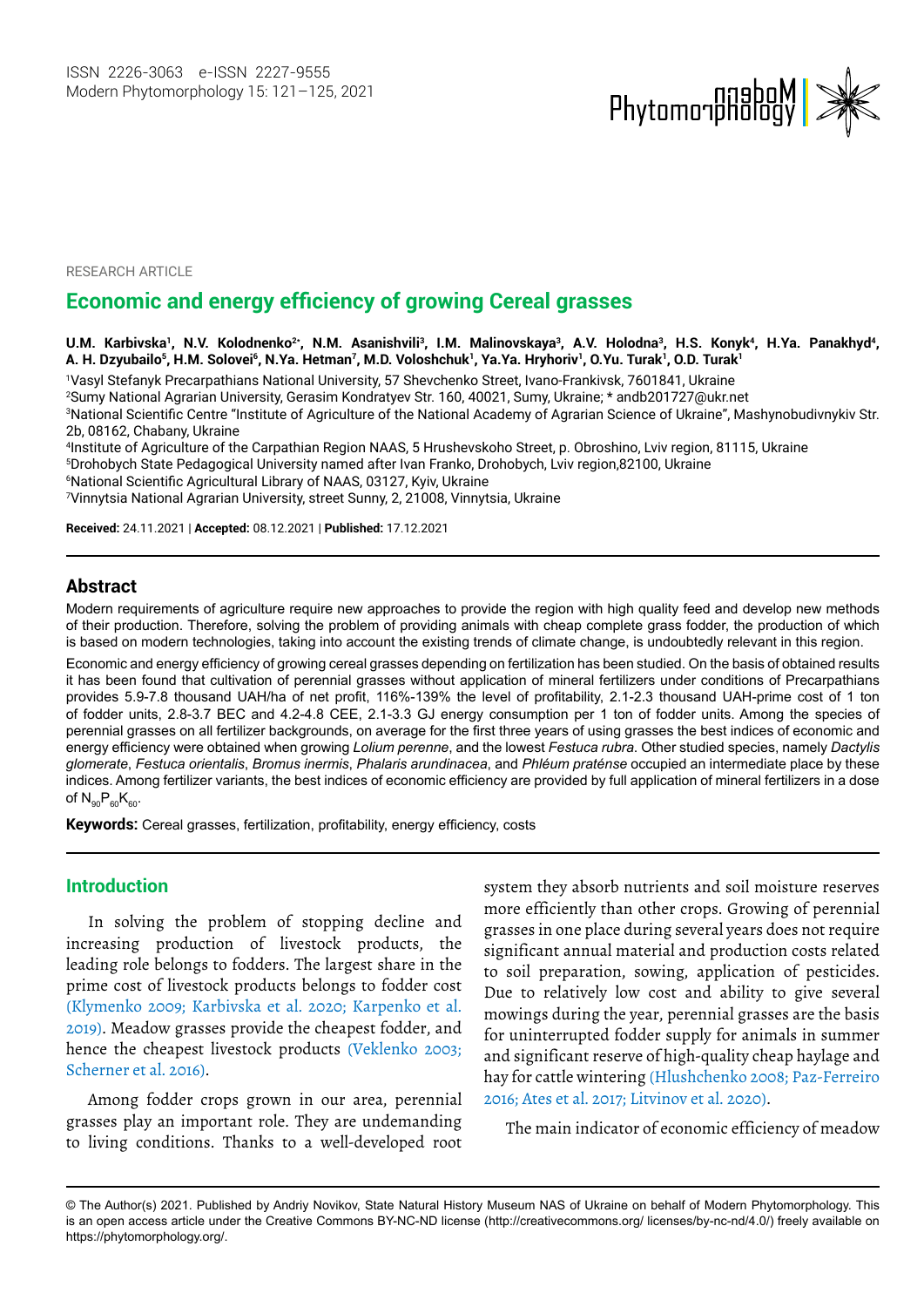agrophytocenoses is the cost of their creation, which is significant, and is main part of all costs (Vyhovskyi 2013; Pukalo 2015).

One of the most important factors influencing efficiency of growing meadow grasses is mineral fertilization. Thus, with application of phosphorus and potassium fertilizers because of low yielding capacity of meadow grasses, the cost of production increases, and with application of complete mineral fertilizers increases the cost of growing a unit of production and decreases profitability. Irish scientists relate this fact to rapid rise of prices for mineral fertilizers and relative rise of prices for agricultural products (Schellberg et al. 1999; Konyk 2016; Demydas et al. 2021).

In recent years, in the world practice, along with traditional methods of assessing crop production efficiency using monetary and labor indices, becomes more and more important the method of energy assessment, which takes into account both amount of energy spent on agricultural production and amount of energy accumulated in it. Energy assessment makes it possible to compare different technologies of agricultural production in terms of energy consumption, determine the structure of energy flows in agrocenoses and identify main reserves of saving technical energy in agriculture. Determination of both consumed and received energy makes it possible to quantify energy efficiency of growing fodder crops (Tatariko et al. 2005; Hetman et al. 2014; Karbivska et al. 2020).

Energy analysis of technologies in fodder production and meadow cultivation is important, as the energy contained in fodders has two functions: ensuring livelihood of animals and production of livestock products. This analysis makes it possible to determine not only recoupment of energy costs for production of certain types of grass fodders, but also to define energy intensity of fodder unit. Recently, because of price rise for non-renewable energy sources, in Ukraine there appeared a tendency to wider implementation of energy and resource-saving technologies, non-traditional and constantly renewable energy sources which reduce energy consumption for production of certain types of fodders (Konyk 2016; Karbivska et al. 2020; Kvitko et al. 2021; Tonkha et al. 2021).

It is known that in meadow cultivation energy assessment of technologies is conducted by recoupment of total energy costs by output of gross or exchange energy from 1 ha in GJ, which, according to Kurgak (2010), during improvement of natural fodder lands of Polissia ranged within 3.0-6.0 and 1.5-3.0.

In recent years, due to significant price rise of energy, fertilizers and fuels, has risen the cost of fertilization, mowing use and fodder production in general. An important factor in reducing fodder cost price is the use of perennial grasses, which are cheap source of fodder (Voloshyn 2018; Litvinov et al. 2019; Ryan 2017; Hryhoriv et al. 2021). It should be noted that the economic and energy efficiency of growing cereals on sod-podzolic soil has not been studied enough. This emphasizes the relevance of research and the need to substantiate these processes in the Carpathians of Ukraine. Therefore, these issues were the purpose of research, the results of which are presented in this article.

# Materials and Methods

The research was conducted at the stationary experimental field of Agrochemistry and Soil Science Department, laid in 2011 according to generally accepted methodology. The soil cover of experimental field is represented by sod-podzolic surface-clayed soil.

Repetition-three times, accounting area of experimental plot-25  $m^2$ . Zonal and promising varieties of cereal grasses were sown: Phléum praténse-Carpathian, Lolium perenne-Kolomyiskaa, Festuca orientalis-Menchulska, Dactylis glomerate-Stanislavska, Festuca rubra-Hoverla, Phalaris arundinacea-Smerichka.

Interaction of two factors was studied in the experiment (Tab. 1): A–grass species by level of ripeness; B-fertilization: without fertilizers,  $P_{60}K_{60}$ ,  $N_{90}P_{60}K_{60}$ , where mineral fertilizers were used: ammonium nitrate (34% a.s.); potassium and magnesium sulphate (29% a.s.); superphosphate (19% a.s.).

|  |  |  |  |  |  |  | <b>Table 1.</b> The scheme of the experiment. |  |
|--|--|--|--|--|--|--|-----------------------------------------------|--|
|--|--|--|--|--|--|--|-----------------------------------------------|--|

| Factor A-grass species by level of ripeness Factor B-Fertilization |                                  |  |
|--------------------------------------------------------------------|----------------------------------|--|
| 1. Phléum praténse                                                 | <b>Without fertilizers</b>       |  |
| 2. Lolium perenne                                                  |                                  |  |
| 3. Festuca orientalis                                              |                                  |  |
| 4. Bromus inermis                                                  | $P_{\rm so}K_{\rm so}$           |  |
| 5. Dactylis glomerate                                              |                                  |  |
| 6. Festuca rubra                                                   |                                  |  |
| 7. Phalaris arundinacea                                            | $N_{\rm on}P_{\rm on}K_{\rm on}$ |  |

Evaluation of weather conditions in research years was carried out on the basis of meteorological data obtained at Ivano-Frankivsk Regional Center for Hydrometeorology. During vegetation period of 2011, precipitation was by 13.1 mm smaller than the norm, while average daily air temperature decreased by 4.5°C compared to long-term average indices, 2012 was characterized by increased temperature regime, with average daily air temperature by +1.5°C exceeding long-term norm, and insufficient precipitation, when precipitation was by 23.7% smaller than the norm.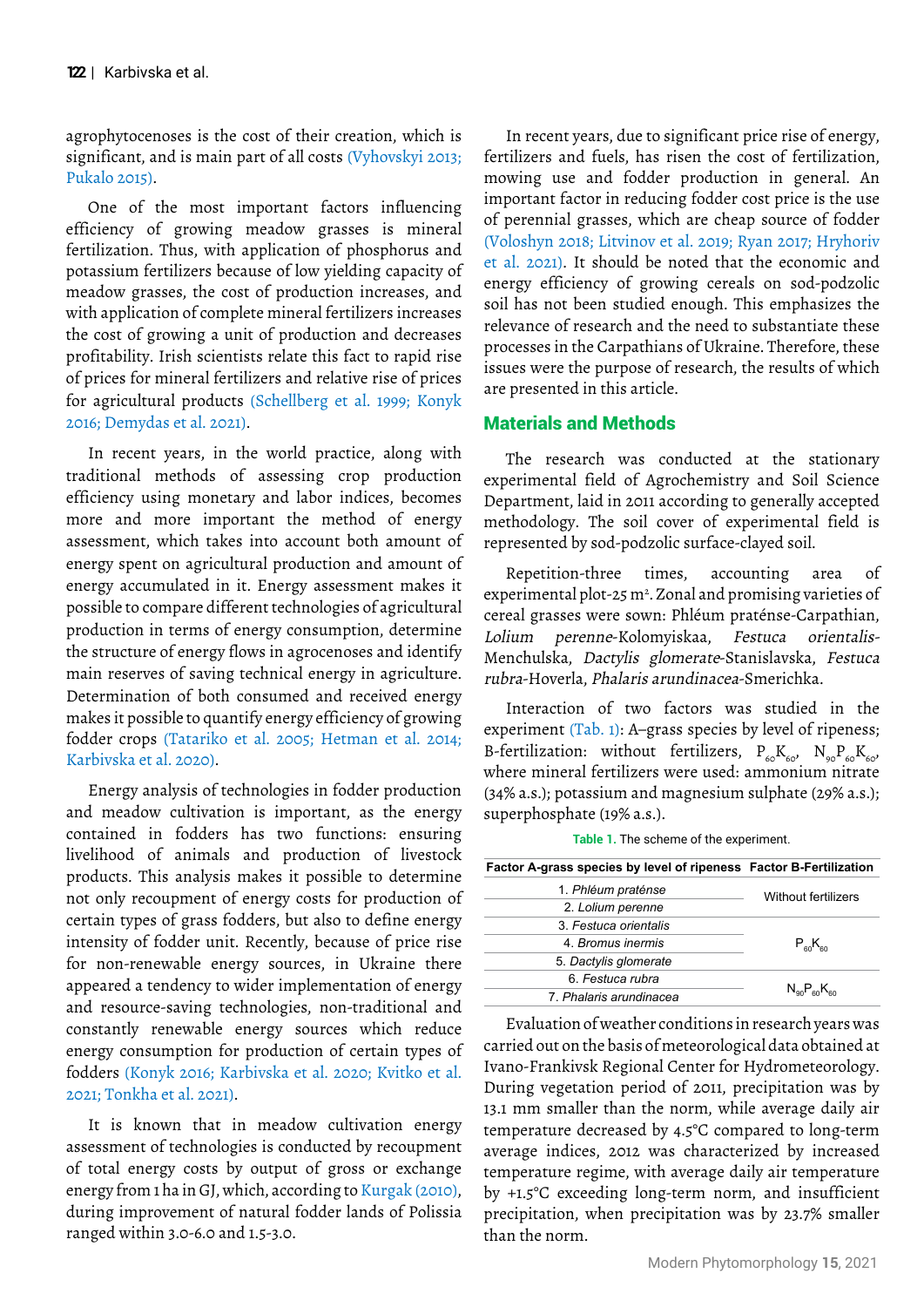Weather conditions of 2013 differed from average long-term data, but they were quite favorable for the formation of cereal grass agrophytocenosis. The growth and development of plants was satisfactory.

Economic evaluation of perennial grass growing technologies, with taking into consideration the studied elements, was performed according to evaluation methodology of scientific research efficiency using technological maps with prices of 2020, energy evaluation-according to the method of Medvedovsky and Ivanenko (Medvedovskyi 1988).

### **Results**

In the process of growing these types of perennial grasses in single-species sowings in the variant without fertilizers, the net profit and profitability level ranged from 5112 UAH/ha-5593 UAH/ha (hryvnia per hectare) and 116%-139%, respectively, with the lowest prime cost of 1 ton of fodder units (2095-2313 UAH) and mainly with the

lowest prime cost of 1 ton of crude protein (UAH 13317– 15491) (Tab. 2).

The lowest indices of economic efficiency were on the background of  $P_{60}K_{60}$ , with net profit of 2377 UAH/ ha-3920 UAH/ha and profitability of 25%-39%, which is less by 2.0-2.4 and 3.6-4.6 times respectively than in the control and with prime cost of 1 tons of fodder units and crude protein respectively 3595 UAH-3989 UAH and 22289 UAH-26036 UAH, which is by 1.7 times more compared to the variant without fertilizers. The highest net profit per 1 ha for growing all species of cereal grasses was with addition of nitrogen in a dose of  $N_{\text{eq}}$  to  $P_{\text{eq}}K_{\text{eq}}$  and reached 6527 UAH–10670 UAH.

The level of profitability and prime cost of 1 ton of fodder units in this case occupied an intermediate place between the variant without fertilizers and the variant withe application of  $P_{60}K_{60}$ , and prime cost of 1 ton of crude protein was equal to the variant without fertilizer.

| Grass species and norms  |                                  | Gross                 |                        | Costs, UAH/ Net profit, UAH/ | Profitability, | Prime cost 1 t, UAH |               |
|--------------------------|----------------------------------|-----------------------|------------------------|------------------------------|----------------|---------------------|---------------|
| of seed sowing, kg/ha    | Fertilization                    | production,<br>UAH/ha | ha                     | ha                           | %              | Fodder<br>units     | Crude protein |
|                          |                                  |                       | Early-ripening grasses |                              |                |                     |               |
|                          | without fertilizers<br>(control) | 11800                 | 5242                   | 6558                         | 125            | 2221                | 14168         |
| Dactylis glomerate, 16   | $P_{60}K_{60}$                   | 12300                 | 9503                   | 2797                         | 29             | 3863                | 24367         |
|                          | $N_{90}P_{60}K_{60}$             | 22100                 | 12903                  | 9197                         | 71             | 2919                | 13441         |
| Middle-ripening grasses  |                                  |                       |                        |                              |                |                     |               |
|                          | without fertilizers<br>(control) | 12150                 | 5350                   | 6800                         | 127            | 2202                | 14459         |
| Festuca orientalis, 26   | $P_{60}K_{60}$                   | 12650                 | 9630                   | 3020                         | 31             | 3806                | 24692         |
|                          | $N_{90}P_{60}K_{60}$             | 23100                 | 13030                  | 10070                        | 77             | 2820                | 13296         |
|                          | without fertilizers<br>(control) | 13350                 | 5593                   | 7757                         | 139            | 2095                | 13317         |
| Lolium perenne, 26       | $P_{60}K_{60}$                   | 13950                 | 10030                  | 3920                         | 39             | 3595                | 22289         |
|                          | $N_{90}P_{60}K_{60}$             | 24100                 | 13430                  | 10670                        | 79             | 2786                | 12913         |
|                          | without fertilizers<br>(control) | 12350                 | 5395                   | 6955                         | 129            | 2184                | 14197         |
| Bromus inermis, 26       | $P_{60}K_{60}$                   | 13050                 | 9733                   | 3317                         | 34             | 3729                | 24333         |
|                          | $N_{90}P_{60}K_{60}$             | 22450                 | 13133                  | 9317                         | 71             | 2925                | 13971         |
|                          | without fertilizers<br>(control) | 11050                 | 5112                   | 5938                         | 116            | 2313                | 15491         |
| Festuca rubra, 18        | $P_{60}K_{60}$                   | 11750                 | 9373                   | 2377                         | 25             | 3989                | 26036         |
|                          | $N_{90}P_{60}K_{60}$             | 19300                 | 12773                  | 6527                         | 51             | 3309                | 16168         |
|                          | without fertilizers<br>(control) | 12050                 | 5330                   | 6720                         | 126            | 2221                | 14806         |
| Phalaris arundinacea. 14 | $P_{60}K_{60}$                   | 12500                 | 9780                   | 2720                         | 28             | 3912                | 25737         |
|                          | $N_{90}P_{60}K_{60}$             | 21600                 | 13180                  | 8420                         | 63             | 3051                | 14326         |
| Late-ripening grasses    |                                  |                       |                        |                              |                |                     |               |
|                          | without fertilizers<br>(control) | 11950                 | 5302                   | 6648                         | 125            | 2218                | 14330         |
| Phléum praténse, 14      | $P_{60}K_{60}$                   | 12500                 | 9590                   | 2910                         | 30             | 3791                | 24590         |
|                          | $N_{90}P_{60}K_{60}$             | 21600                 | 12990                  | 8700                         | 67             | 3272                | 15841         |

**Table 2.** Economic efficiency of growing cereal grasses depending on fertilizers on sod-podzolic soil, average for 2011-2013.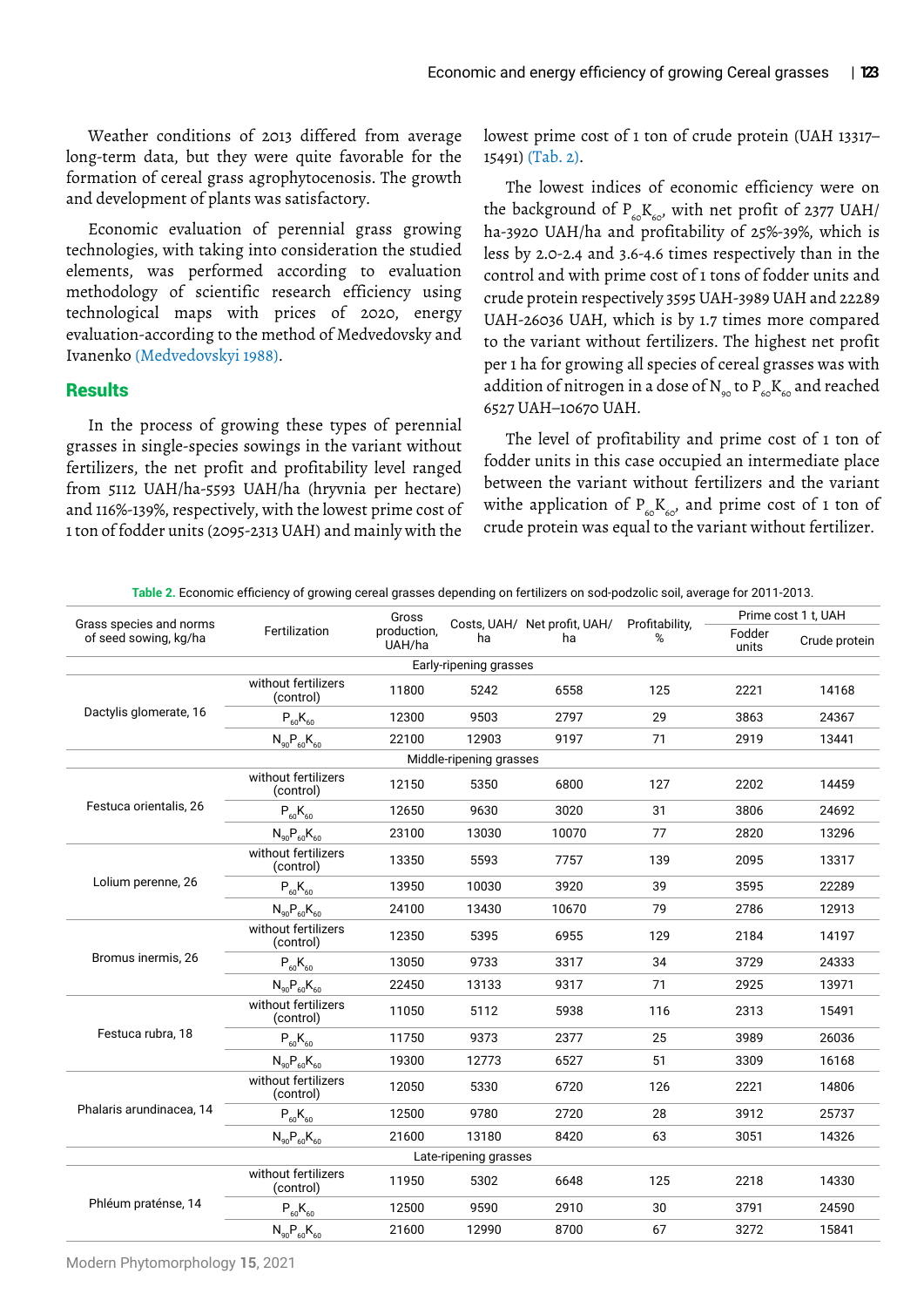| <b>Grass species and</b><br>sowing rates, kg/ha | Fertilization                 | <b>Energy consumption,</b><br>GJ/ha | CEE BEC |     | Energy consumption per 1 t of<br>fodder units, GJ |  |  |  |
|-------------------------------------------------|-------------------------------|-------------------------------------|---------|-----|---------------------------------------------------|--|--|--|
| Early-ripening grasses                          |                               |                                     |         |     |                                                   |  |  |  |
|                                                 | without fertilizers (control) | 13.0                                | 4.4     | 2.1 | 5.51                                              |  |  |  |
| Dactylis glomerate, 16                          | $P_{60}K_{60}$                | 18.4                                | 3.2     | 1.5 | 7.48                                              |  |  |  |
|                                                 | $N_{90}P_{60}K_{60}$          | 27.6                                | 3.8     | 1.8 | 6.24                                              |  |  |  |
|                                                 |                               | Middle-ripening grasses             |         |     |                                                   |  |  |  |
|                                                 | without fertilizers (control) | 13.1                                | 4.4     | 2.1 | 5.39                                              |  |  |  |
| Festuca orientalis, 26                          | $P_{60}K_{60}$                | 18.6                                | 3.4     | 1.6 | 7.35                                              |  |  |  |
|                                                 | $N_{90}P_{60}K_{60}$          | 28.1                                | 4.0     | 1.9 | 6.08                                              |  |  |  |
|                                                 | without fertilizers (control) | 13.5                                | 4.8     | 2.3 | 5.06                                              |  |  |  |
| Lolium perenne, 26                              | $P_{60}K_{60}$                | 19.4                                | 3.4     | 1.6 | 6.95                                              |  |  |  |
|                                                 | $N_{90}P_{60}K_{60}$          | 29.0                                | 4.0     | 1.9 | 6.02                                              |  |  |  |
|                                                 | without fertilizers (control) | 13.2                                | 4.6     | 2.2 | 5.34                                              |  |  |  |
| Bromus inermis, 26                              | $P_{60}K_{60}$                | 18.9                                | 3.4     | 1.6 | 7.24                                              |  |  |  |
|                                                 | $N_{90}P_{60}K_{60}$          | 28.1                                | 3.8     | 1.8 | 6.26                                              |  |  |  |
|                                                 | without fertilizers (control) | 12.8                                | 4.2     | 2.0 | 5.79                                              |  |  |  |
| Festuca rubra, 18                               | $P_{60}K_{60}$                | 18.1                                | 3.2     | 1.5 | 7.70                                              |  |  |  |
|                                                 | $N_{90}P_{60}K_{60}$          | 26.6                                | 3.6     | 1.7 | 6.89                                              |  |  |  |
|                                                 | without fertilizers (control) | 13.1                                | 4.4     | 2.1 | 5.44                                              |  |  |  |
| Phalaris arundinacea, 14                        | $P_{60}K_{60}$                | 18.6                                | 3.4     | 1.6 | 7.44                                              |  |  |  |
|                                                 | $N_{90}P_{60}K_{60}$          | 27.8                                | 3.8     | 1.8 | 6.44                                              |  |  |  |
| Late-ripening grasses                           |                               |                                     |         |     |                                                   |  |  |  |
|                                                 | without fertilizers (control) | 13.1                                | 4.4     | 2.1 | 5.48                                              |  |  |  |
| Phléum praténse, 14                             | $P_{60}K_{60}$                | 18.6                                | 3.4     | 1.6 | 7.35                                              |  |  |  |
|                                                 | $N_{90}P_{60}K_{60}$          | 27.2                                | 3.6     | 1.7 | 6.85                                              |  |  |  |

**Table 3.** Energy efficiency of growing perennial cereal grasses under conditions of different fertilization, average for 2011-2013.

While growing perennial grasses in single-species sowings, the highest indices of energy efficiency were obtained in the variant without fertilizers. In particular, total energy consumption both per 1 ha and per 1 ton of fodder units was the lowest and ranged between 12.8 GJ-13.5 GJ and 5.06 GJ-5.79 GJ, respectively, and recoupment of energy consumption by the outcome of BEC (Bioenergy Coefficient) and CEE (Energy Efficiency Coefficient) exchange and gross energy as BEC and KEE from 1 ha was the largest with indices 2.0-2.3 and 4.2-4.8, respectively (Tab. 3).

Among the variants of fertilization, the lowest indices of energy efficiency were observed on the background of  $P_{60}K_{60}$  with recoupment of energy consumption for BEC and CEE respectively 1.5-1.6 and 3.2-3.4, which is by 1.3- 1.4 times less than in the control, and with total energy consumption per 1 ton of fodder units 6.95 GJ-7.70 GJ, which is 1.3-1.4 times more than in the variant without fertilizers. Among the species of perennial grasses on all fertilizer backgrounds, on average for the first three years of grassland use, the best indices of energy efficiency were obtained when growing Lolium perenne, and the worst when growing Festuca rubra.

Other studied species, namely Dactylis glomerate, Festuca orientalis, Bromus inermis, Phalaris arundinacea, Phléum pratén, occupied intermediate place in terms of energy efficiency.

### **Discussion**

In growing perennial cereal grasses, among the nutrients of fertilizers, nitrogen is the most effective one. Comparing the variants without nitrogen and the variants with application of  $N_{\text{eq}}$ , the net profit increased from 538 UAH/ha to 3270 UAH/ha, profitability from 26% to 46%, BEC from 0.2 to 0.6 and CEE from 0.1 to 0.2. On average for the first three years of grassland use when growing on sod-podzolic soil, the best indices of economic and energy efficiency are provided by Lolium perenne, and the worst-Festuca rubra.

### **Conclusion**

The results obtained in this study provide valuable information on the economic and energy efficiency of growing cereals. However, further research is needed to verify the results of the study and further improve the technology of cultivation, reduce the cost of fertilizers,